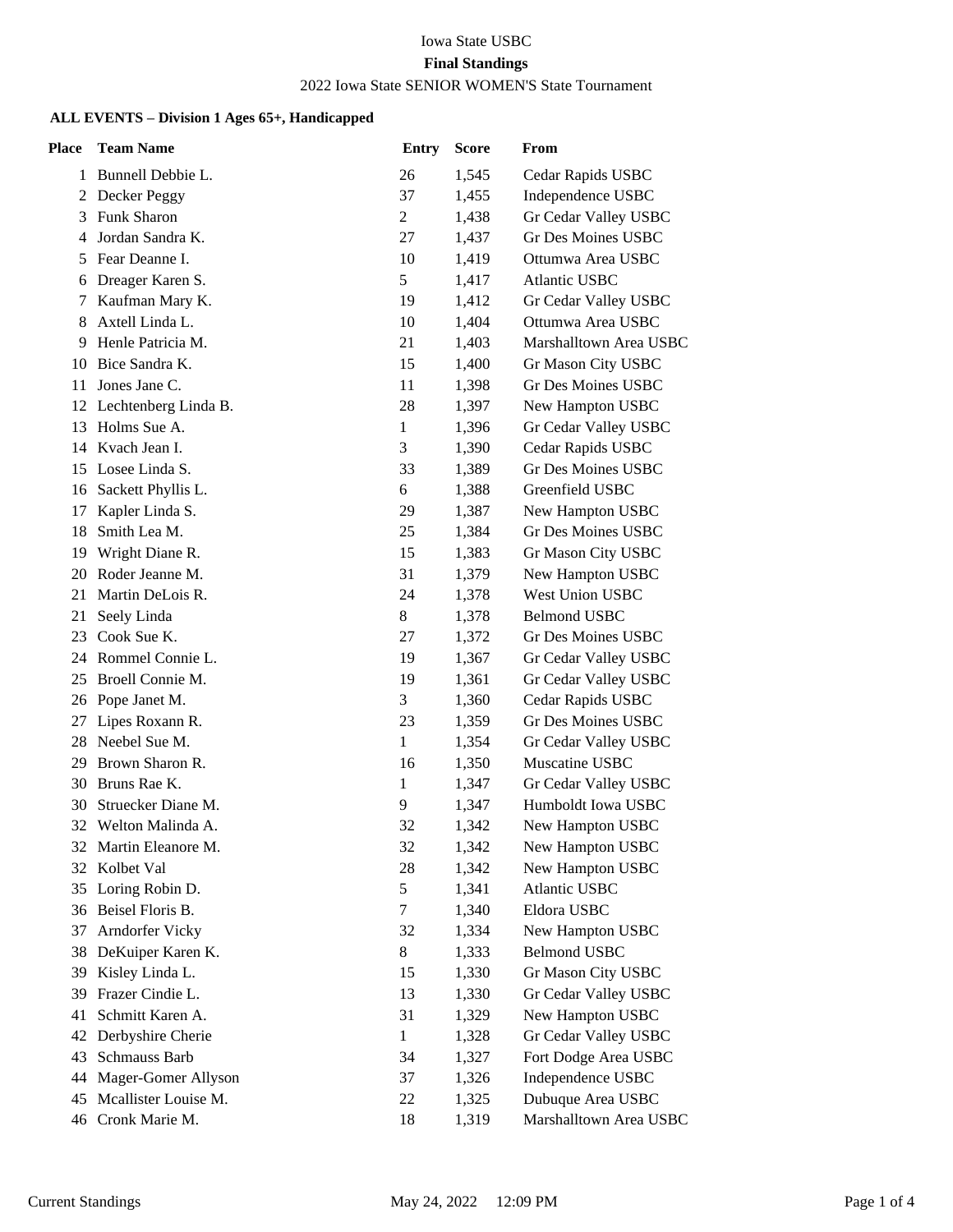### Iowa State USBC **Final Standings**

# 2022 Iowa State SENIOR WOMEN'S State Tournament

### **ALL EVENTS – Division 1 Ages 65+, Handicapped**

| Place | <b>Team Name</b>         | <b>Entry</b>   | <b>Score</b> | From                      |
|-------|--------------------------|----------------|--------------|---------------------------|
| 47    | Christensen Laura J.     | 23             | 1,318        | Gr Des Moines USBC        |
|       | 48 Turnball Deb          | $\overline{2}$ | 1,316        | Gr Cedar Valley USBC      |
|       | 49 Fredregill Janet M.   | 27             | 1,315        | <b>Gr Des Moines USBC</b> |
| 50    | Venner Marilyn G.        | $\tau$         | 1,314        | Eldora USBC               |
| 51    | Hanson Bernie M.         | 22             | 1,313        | Dubuque Area USBC         |
| 52    | Bush Shirley M.          | 3              | 1,311        | Cedar Rapids USBC         |
|       | 53 Hanselman Mary        | 9              | 1,310        | Humboldt Iowa USBC        |
|       | 54 Warner Cathy C.       | 10             | 1,308        | Ottumwa Area USBC         |
| 55    | Schroeder Linda K.       | 14             | 1,306        | Sumner USBC               |
|       | 56 Miller Karole J.      | 35             | 1,303        | Mt Pleasant USBC          |
| 57    | McManemy Pam J.          | 13             | 1,302        | Gr Cedar Valley USBC      |
| 58    | Epperson Maureen A.      | 13             | 1,300        | Gr Cedar Valley USBC      |
| 59    | Richenberger Patricia A. | 35             | 1,298        | Mt Pleasant USBC          |
| 60    | Brown Ginger S.          | 3              | 1,296        | Cedar Rapids USBC         |
| 61    | Krenz Sandra K.          | 13             | 1,294        | Gr Cedar Valley USBC      |
| 62    | <b>Burch Carmelita</b>   | 17             | 1,292        | <b>Iowa City USBC</b>     |
| 63    | Bock Darla D.            | 14             | 1,287        | Sumner USBC               |
|       | 64 Lovell Linda S.       | 26             | 1,285        | Cedar Rapids USBC         |
| 65    | Schmitz Lana K.          | 13             | 1,284        | Gr Cedar Valley USBC      |
| 66    | Lohrer Donna M.          | 20             | 1,280        | Cedar Rapids USBC         |
| 67    | Finley Marcia M.         | 20             | 1,269        | Cedar Rapids USBC         |
| 68    | Geerts Rita H.           | 28             | 1,265        | New Hampton USBC          |
| 69    | Murphy Sue               | 32             | 1,263        | New Hampton USBC          |
| 70    | Nehl Vickie L.           | 29             | 1,262        | New Hampton USBC          |
| 71    | Feisel Sara J.           | 21             | 1,255        | Marshalltown Area USBC    |
| 72    | Schutte June K.          | 35             | 1,254        | Mt Pleasant USBC          |
| 73    | Johnson Eilene           | 21             | 1,243        | Marshalltown Area USBC    |
| 73    | Ewalt Patricia A.        | 18             | 1,243        | Marshalltown Area USBC    |
| 75    | Ricklefs Cheryl J.       | 27             | 1,242        | Gr Des Moines USBC        |
| 76    | Collins Margie M.        | 25             | 1,240        | Gr Des Moines USBC        |
| 76    | Engel Jolene"Jo" K.      | 13             | 1,240        | Gr Cedar Valley USBC      |
| 78    | Staley Jeanne E.         | 16             | 1,238        | Muscatine USBC            |
| 79.   | Carpenter Deborah L.     | 18             | 1,232        | Marshalltown Area USBC    |
| 80    | Firzlaff Janice M.       | 22             | 1,222        | Dubuque Area USBC         |
| 81    | Schmitt Melanie          | 30             | 1,219        | New Hampton USBC          |
|       | 82 Markle Charlotte L.   | 32             | 1,218        | New Hampton USBC          |
| 83    | McClure Judy M.          | 5              | 1,210        | <b>Atlantic USBC</b>      |
| 84    | Pullman Lorraine P.      | 28             | 1,187        | New Hampton USBC          |
| 84.   | Grim Donna R.            | 10             | 1,187        | Ottumwa Area USBC         |
|       | 86 Bloom Lillian B.      | 35             | 1,090        | Mt Pleasant USBC          |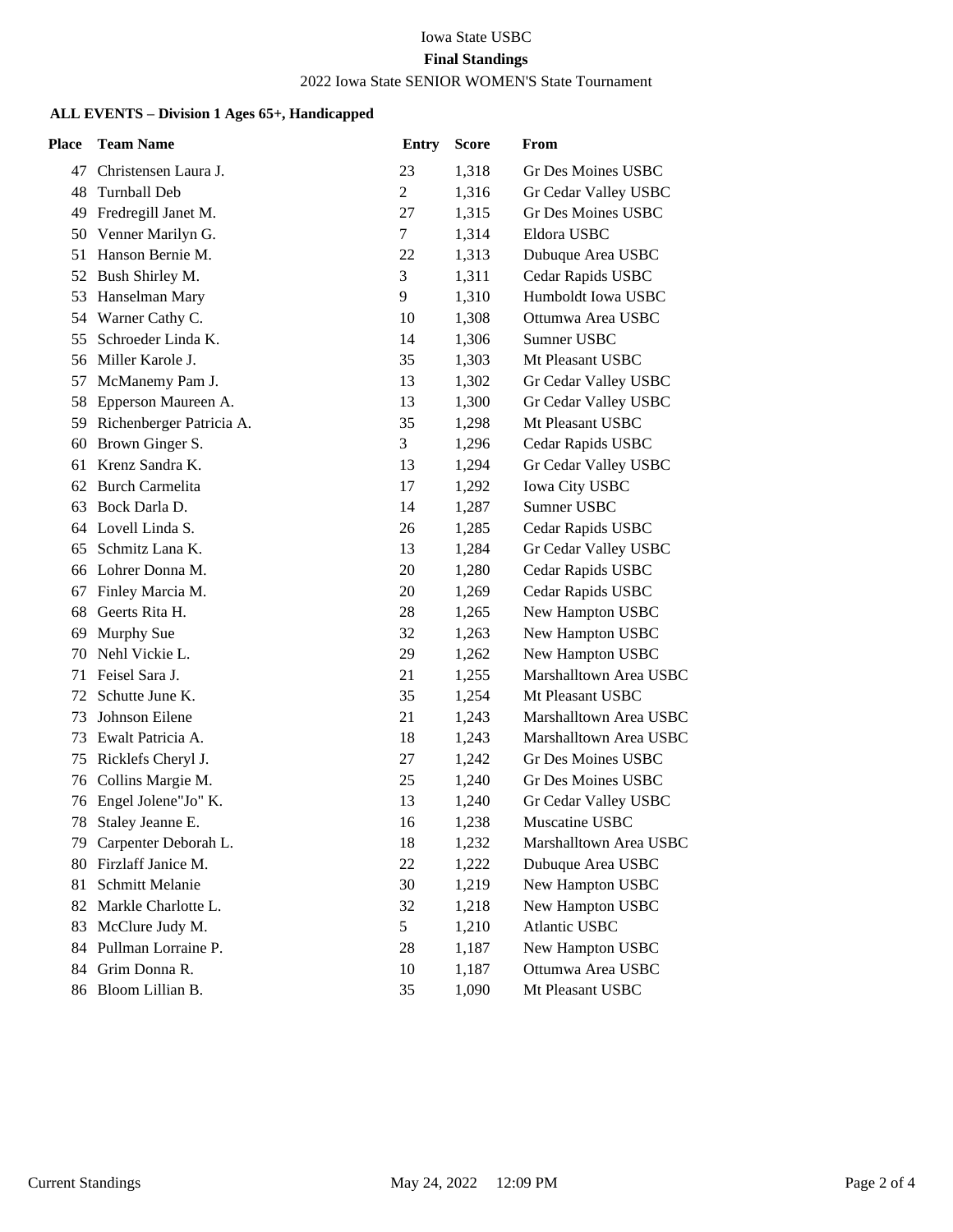## Iowa State USBC **Final Standings** 2022 Iowa State SENIOR WOMEN'S State Tournament

## **ALL EVENTS – Division 2 Ages 50-64, Handicapped**

| <b>Place</b> | <b>Team Name</b>      | <b>Entry</b>   | <b>Score</b> | From                   |
|--------------|-----------------------|----------------|--------------|------------------------|
| 1            | Schlatter Teresa L.   | 14             | 1,498        | Sumner USBC            |
| 2            | Olson Lynette R.      | 6              | 1,479        | Greenfield USBC        |
| 3            | Leerar Tammy A.       | 8              | 1,467        | <b>Belmond USBC</b>    |
| 4            | Smith Peggy           | 8              | 1,433        | <b>Belmond USBC</b>    |
| 5            | Hopkins Theresa A.    | 11             | 1,429        | Gr Des Moines USBC     |
| 6            | POND CATHI            | $\overline{4}$ | 1,422        | Le Mars USBC           |
| 7            | Roth Teresa           | 15             | 1,409        | Gr Mason City USBC     |
| 8            | Einck Wendy A.        | 31             | 1,408        | New Hampton USBC       |
| 9            | Kirkus Kristy L.      | 29             | 1,403        | New Hampton USBC       |
| 10           | Schnell Paula J.      | 8              | 1,402        | <b>Belmond USBC</b>    |
| 11           | Hill Theresa M.       | 13             | 1,397        | Gr Cedar Valley USBC   |
| 12           | Pearson Michelle A.   | 30             | 1,396        | New Hampton USBC       |
| 13           | <b>Walker Sharon</b>  | 12             | 1,394        | Pella USBC             |
| 13           | Ketchum April S.      | 8              | 1,394        | <b>Belmond USBC</b>    |
| 15           | Niedert Susan J.      | 14             | 1,387        | Sumner USBC            |
|              | 16 Ellis Sona L.      | 15             | 1,379        | Gr Mason City USBC     |
| 17           | Meyers Terri A.       | 34             | 1,376        | Fort Dodge Area USBC   |
| 18           | Kirchmann Brenda      | 14             | 1,371        | Sumner USBC            |
| 19           | Reitzler Michelle L.  | 17             | 1,370        | Iowa City USBC         |
| 20           | Laird Julie A.        | 13             | 1,363        | Gr Cedar Valley USBC   |
| 21           | Lumm Sandra E.        | 15             | 1,360        | Gr Mason City USBC     |
| 22           | Sytsma Darla          | 12             | 1,358        | Pella USBC             |
| 23           | Aldrich Ruth A.       | 8              | 1,357        | <b>Belmond USBC</b>    |
| 24           | Hosier Diane M.       | $\mathbf{1}$   | 1,356        | Gr Cedar Valley USBC   |
| 25           | Rosonke Kim A.        | 32             | 1,352        | New Hampton USBC       |
|              | 26 Gregerson Lisa D.  | 33             | 1,351        | Gr Des Moines USBC     |
| 27           | Stanley Connie S.     | 18             | 1,349        | Marshalltown Area USBC |
| 27           | Ketchum Kathy         | 15             | 1,349        | Gr Mason City USBC     |
| 29           | Boeck Melisa J.       | 31             | 1,347        | New Hampton USBC       |
|              | 30 Wander Rose R.     | 24             | 1,346        | West Union USBC        |
| 31           | Allen Theresa         | 1              | 1,336        | Gr Cedar Valley USBC   |
| 32           | Hinkle Cathy R.       | 35             | 1,329        | Mt Pleasant USBC       |
|              | 33 Clewell Sandra J.  | $\overline{c}$ | 1,328        | Gr Cedar Valley USBC   |
|              | 34 Berhow Kimberly R. | $\,8\,$        | 1,322        | <b>Belmond USBC</b>    |
| 35           | Miller Lisa L.        | 14             | 1,320        | Sumner USBC            |
| 36           | Sage Karen L.         | $\mathbf{2}$   | 1,311        | Gr Cedar Valley USBC   |
| 37           | Buttolph Renae A.     | 30             | 1,308        | New Hampton USBC       |
| 38           | Bloom Cheryl K.       | 35             | 1,305        | Mt Pleasant USBC       |
| 39           | Plagge Shari L.       | 8              | 1,300        | <b>Belmond USBC</b>    |
| 40           | Filloon Piene         | 21             | 1,298        | Marshalltown Area USBC |
| 41           | Jensen Susan K.       | 19             | 1,291        | Gr Cedar Valley USBC   |
| 42           | <b>KELLY BARB</b>     | $\overline{4}$ | 1,289        | Le Mars USBC           |
| 43           | McClellan Angie R.    | 21             | 1,286        | Marshalltown Area USBC |
| 44           | Walling Donna L.      | 22             | 1,279        | Dubuque Area USBC      |
| 45           | Messersmith Carol     | 30             | 1,266        | New Hampton USBC       |
|              |                       |                |              |                        |